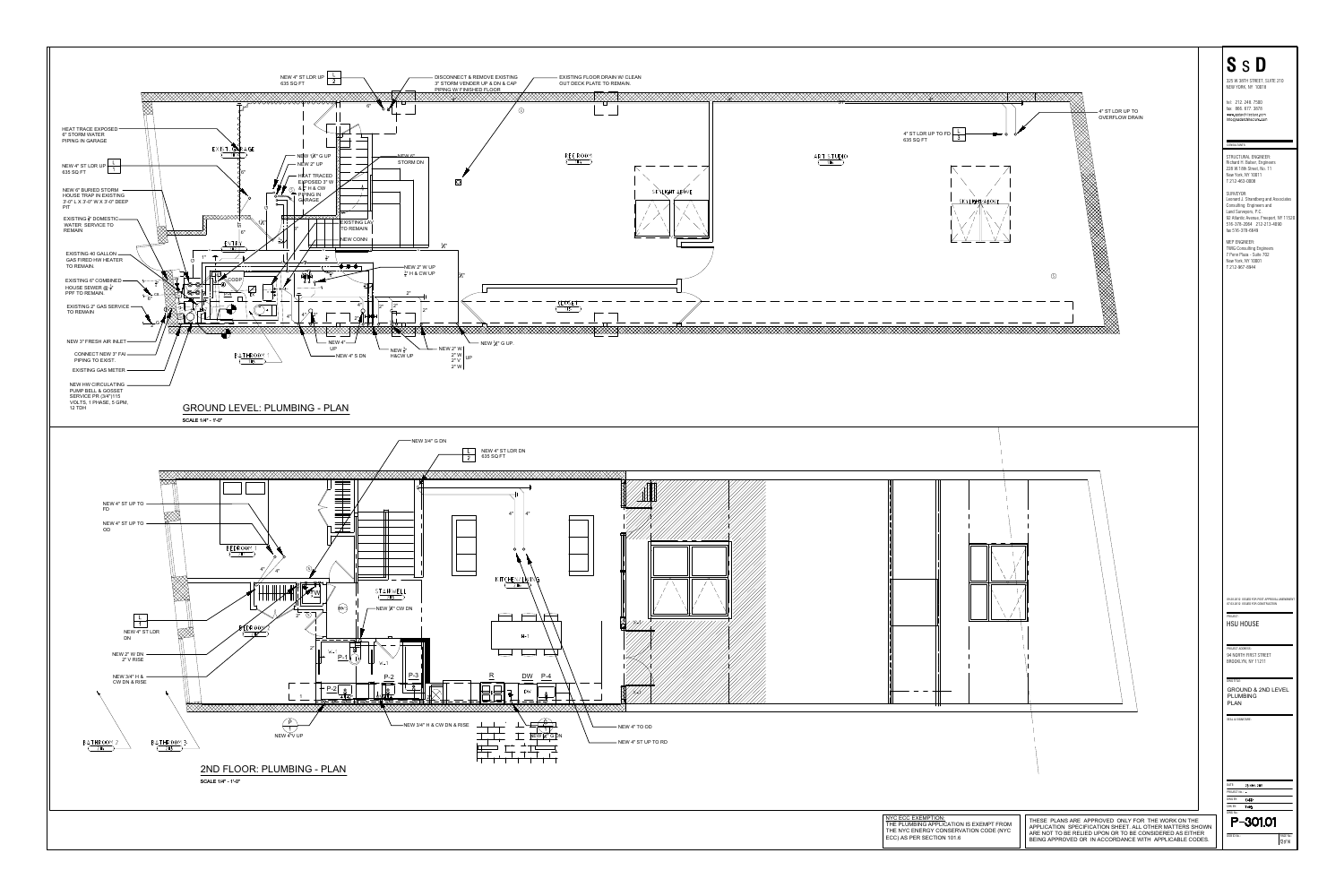

| $\sim$<br>$\circ$ $\circ$<br>$\sim$<br><b>College</b><br>$\sim 10^{-1}$<br>$\sim 10^{-11}$                                          |                                                                                                                                                                                                                                    | <b>SSD</b><br>325 W 38TH STREET, SUITE 210<br>NEW YORK, NY 10018<br>tel: 212.248.7500<br>fax: 866.677.3878<br>www.ssdarchitecture.com<br>info@ssdarchitecture.com<br>CONSULTANTS:<br>STRUCTURAL ENGINEER:<br>Richard H. Balser, Engineers<br>228 W 18th Street, No. 11<br>New York, NY 10011<br>T 212-463-0008<br>SURVEYOR:<br>Leonard J. Strandberg and Associates<br>Consulting Engineers and<br>Land Surveyors, P.C.<br>92 Atlantic Avenue, Freeport, NY 11520<br>516-378-2064 212-213-4090<br>fax 516-378-6649<br>MEP ENGINEER:<br><b>TWIG Consulting Engineers</b><br>7 Penn Plaza - Suite 702<br>New York, NY 10001<br>T 212-967-8944 |
|-------------------------------------------------------------------------------------------------------------------------------------|------------------------------------------------------------------------------------------------------------------------------------------------------------------------------------------------------------------------------------|---------------------------------------------------------------------------------------------------------------------------------------------------------------------------------------------------------------------------------------------------------------------------------------------------------------------------------------------------------------------------------------------------------------------------------------------------------------------------------------------------------------------------------------------------------------------------------------------------------------------------------------------|
| <b>Contract</b><br><b>College</b><br>$\sim 10^{-1}$<br><b>Contract</b><br><b>Contractor</b><br>$\sim 10^{11}$ km $^{-1}$            |                                                                                                                                                                                                                                    |                                                                                                                                                                                                                                                                                                                                                                                                                                                                                                                                                                                                                                             |
|                                                                                                                                     |                                                                                                                                                                                                                                    | 09.20.2012 ISSUED FOR POST APPROVAL AMENDMENT<br>07.03.2012 ISSUED FOR CONSTRUCTION<br>PROJECT:<br><b>HSU HOUSE</b><br>PROJECT ADDRESS:<br>94 NORTH FIRST STREET<br>BROOKLYN, NY 11211<br>DWG TITLE:<br><b>ROOF LEVEL</b><br><b>PLUMBING</b><br><b>PLAN</b><br>SEAL & SIGNATURE:                                                                                                                                                                                                                                                                                                                                                            |
| NYC ECC EXEMPTION:<br>THE PLUMBING APPLICATION IS EXEMPT FROM<br>THE NYC ENERGY CONSERVATION CODE (NYC<br>ECC) AS PER SECTION 101.6 | THESE PLANS ARE APPROVED ONLY FOR THE WORK ON THE<br>APPLICATION SPECIFICATION SHEET. ALL OTHER MATTERS SHOWN<br>ARE NOT TO BE RELIED UPON OR TO BE CONSIDERED AS EITHER<br>BEING APPROVED OR IN ACCORDANCE WITH APPLICABLE CODES. | DATE:<br>23 NOV. 2011<br>PROJECT No.: -<br>DWG BY:<br>CADD<br>CHK BY:<br>TWIG<br>DWG No.:<br>P-302.01<br>PAGE No.:<br>DOB ID No.:<br>13 of 14                                                                                                                                                                                                                                                                                                                                                                                                                                                                                               |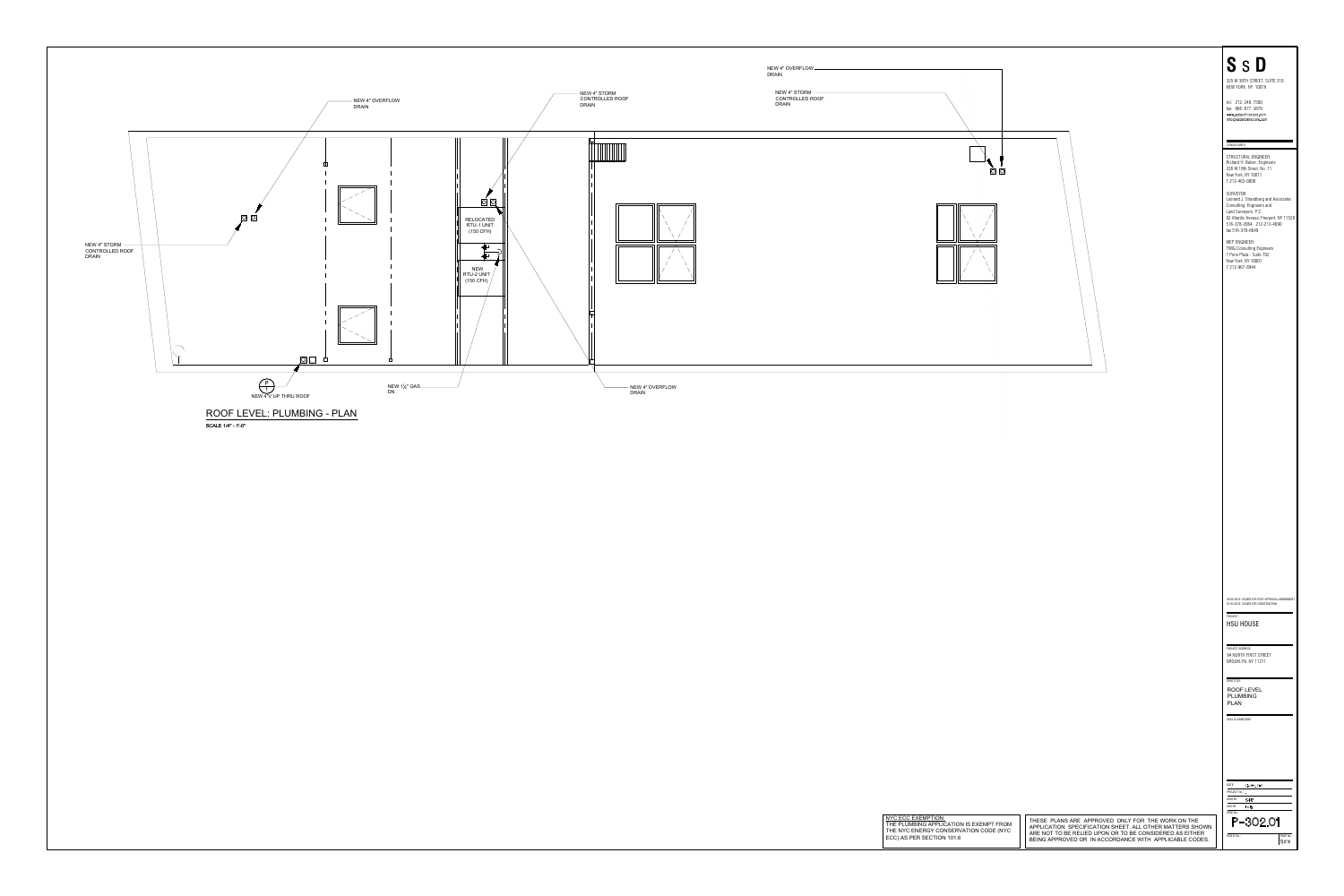



| NEW WATER HAMMER-<br>ARRESTORS<br>R HAMMER<br>S<br>REF W<br>$wc$<br>BT/SH<br><u>WC</u><br>Lŗ,<br>$\rightarrow$<br>$\bar{\mathbf{z}}$ ,<br>$\geq$<br>ہ جا<br><b>⊢NEW CONN</b><br>NEW CIRC<br><b>PUMP</b><br>-EXISTING 40 GAL. GAS<br>FIRED H.W. HEATER<br><b>ATER RISER DIAGRAM</b><br>LE: NOT TO SCALE | -NEW WATER FILTER<br>$\mathbf{1}$<br><b>GENERAL PIPING NOTES</b><br>1. PROVIDE ALL MATERIALS AND EQUIPMENT AND<br>PERFORM ALL LABOR REQUIRED TO INSTALL COMPLETE<br>AND OPERABLE PIPING SYSTEMS AS INDICATED ON THE<br>DRAWING.<br>2. UNLESS OTHERWISE NOTED, ALL PIPING IS OVERHEAD,<br>TIGHT TO THE UNDERSIDE OF STRUCTURE/SLAB, WITH<br>SPACE FOR INSULATION AS SPECIFIED.<br>3. INSTALL PIPING SO THAT ALL VALVES, STRAINERS,<br>UNIONS, TRAPS, FLANGES AND OTHER<br>APPURTENANCES REQUIRING ACCESS ARE<br>ACCESSIBLE.<br>4. ALL PIPING WORK SHALL BE COORDINATED WITH ALL<br>TRADES INVOLVED OFFSETS IN PIPING AROUND<br>OBSTRUCTIONS SHALL BE PROVIDED AT NO<br>ADDITIONAL COST TO THE OWNER.<br>5. LOCATIONS OF EXISTING SANITARY SOIL AND VENT<br>STACKS, HOT AND COLD WATER RISERS ARE<br>APPROXIMATE. THE PLUMBING CONTRACTOR SHALL<br>FIELD VERIFY EXACT LOCATIONS OF PLUMBING<br>STACKS BEFORE COMMENCING HIS WORK. | <b>SSD</b><br>325 W 38TH STREET, SUITE 210<br>NEW YORK, NY 10018<br>tel: 212.248.7500<br>fax: 866.677.3878<br>www.ssdarchitecture.com<br>info@ssdarchitecture.com<br>CONSULTANTS:<br>STRUCTURAL ENGINEER:<br>Richard H. Balser, Engineers<br>228 W 18th Street, No. 11<br>New York, NY 10011<br>T 212-463-0008<br>SURVEYOR:<br>Leonard J. Strandberg and Associates<br>Consulting Engineers and<br>Land Surveyors, P.C.<br>92 Atlantic Avenue, Freeport, NY 11520<br>516-378-2064 212-213-4090<br>fax 516-378-6649<br>MEP ENGINEER:<br><b>TWIG Consulting Engineers</b><br>7 Penn Plaza - Suite 702<br>New York, NY 10001<br>T 212-967-8944 |
|--------------------------------------------------------------------------------------------------------------------------------------------------------------------------------------------------------------------------------------------------------------------------------------------------------|---------------------------------------------------------------------------------------------------------------------------------------------------------------------------------------------------------------------------------------------------------------------------------------------------------------------------------------------------------------------------------------------------------------------------------------------------------------------------------------------------------------------------------------------------------------------------------------------------------------------------------------------------------------------------------------------------------------------------------------------------------------------------------------------------------------------------------------------------------------------------------------------------------------------------------|---------------------------------------------------------------------------------------------------------------------------------------------------------------------------------------------------------------------------------------------------------------------------------------------------------------------------------------------------------------------------------------------------------------------------------------------------------------------------------------------------------------------------------------------------------------------------------------------------------------------------------------------|
| <b>NEW</b><br>$RTU-2$<br>150 CFH<br>3/4"<br>DRYER<br>RANGE<br>30 CFH<br>65 CFH<br>3/4<br>$\overline{z}$<br>3/4"<br>METER                                                                                                                                                                               |                                                                                                                                                                                                                                                                                                                                                                                                                                                                                                                                                                                                                                                                                                                                                                                                                                                                                                                                 | 09.20.2012 ISSUED FOR POST APPROVAL AMENDMENT<br>07.03.2012 ISSUED FOR CONSTRUCTION<br>PROJECT:<br><b>HSU HOUSE</b><br>PROJECT ADDRESS:<br>94 NORTH FIRST STREET<br>BROOKLYN, NY 11211<br>DWG TITLE:<br><b>CELLAR THRU ROOF</b><br><b>PLUMBING</b><br><b>RISER DIAGRAMS</b><br>SEAL & SIGNATURE:<br>DATE:<br>23 NOV. 2011<br>PROJECT No.: -<br>DWG BY:<br>CADD<br>CHK BY:<br>TWIG<br>DWG No.:                                                                                                                                                                                                                                               |
| NYC ECC EXEMPTION:<br>THE PLUMBING APPLICATION IS EXEMPT FROM<br>THE NYC ENERGY CONSERVATION CODE (NYC<br>ECC) AS PER SECTION 101.6                                                                                                                                                                    | THESE PLANS ARE APPROVED ONLY FOR THE WORK ON THE<br>APPLICATION SPECIFICATION SHEET. ALL OTHER MATTERS SHOWN<br>ARE NOT TO BE RELIED UPON OR TO BE CONSIDERED AS EITHER<br>BEING APPROVED OR IN ACCORDANCE WITH APPLICABLE CODES.                                                                                                                                                                                                                                                                                                                                                                                                                                                                                                                                                                                                                                                                                              | P-501.01<br>PAGE No.:<br>DOB ID No.:<br>14 of 14                                                                                                                                                                                                                                                                                                                                                                                                                                                                                                                                                                                            |